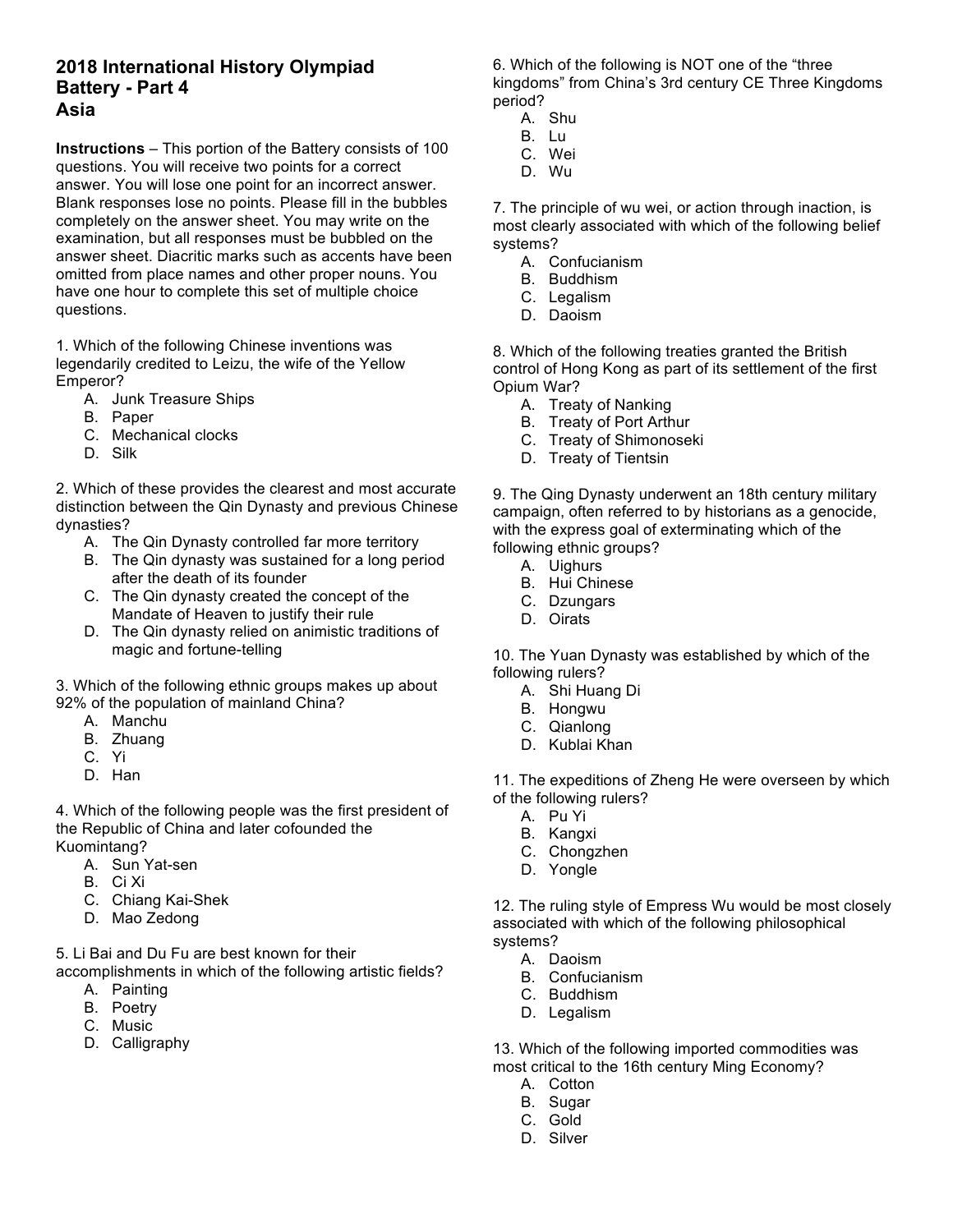14. Which of the following Chinese cities served as the capital of the Tang Empire for most of its history?

- A. Chang'an
- B. Guangzhou
- C. Dadu
- D. Nanjing

15. The immediate cause of the Tianamen Square protests of 1989 was the death of which of the following Chinese government officials?

- A. Hu Yaobang
- B. Zhao Ziyang
- C. Deng Xiaoping
- D. Hua Guofeng

16. Which of the following Christian groups were actively proselytizing in China during the time of the Tang dynasty?

- A. Jesuit priests
- B. Nestorian monks
- C. Dominican missionaries
- D. Frankish crusaders

17. Which of the following Chinese rulers created an interregnum Xin dynasty in 9 CE, temporarily usurping the Han?

- A. Liu Bang
- B. Guangwu
- C. Wang Mang
- D. Cao Cao

18. The Long March of Mao's communist forces was completed in which of the following provinces?

- A. Shaanxi, to the Northwest of their starting point
- B. Shandong, to the Northeast of their starting point
- C. Jiangxi, to the Southeast of their starting point
- D. Yunnan, to the Southwest of their starting point

19. Which of these is the best description of the 1944- 1947 Dixie Mission?

- A. An attempt by the United States military to overthrow Mao Zedong as leader of the Chinese communist party
- B. Direct American military support for the Kuomintang against their Japanese and communist enemies
- C. An investigation into establishing relations between the United States and a potential Communist government of China
- D. A covert mission seeking to extract capitalist refugees from Communist controlled areas

20. Which of the following classic Chinese novels features an oath in its first chapter between Liu Bei, Guan Yu and Zhang Fei?

- A. Dream of the Red Chamber
- B. Journey to the West
- C. Romance of the Three Kingdoms
- D. The Water Margin

21. Which of the following Confucian classics was used primarily for the purpose of divination?

- A. The Book of Rites
- B. The Spring and Autumn Annals
- C. The I Ching
- D. The Book of Documents

22. Which of the following Chinese dynasties used the "Eight Banners" system to organize its military?

- A. Tang
- B. Song
- C. Qing
- D. Ming

23. Which of the following military technologies was most significant in the domination of the Qin and Han empires over their neighbors?

- A. Chariots
- B. Crossbows
- C. Gunpowder
- D. Tower ships

24. Li Si and Han Fei are most closely associated with which of the following philosophical systems?

- A. Daoism
- B. Confucianism
- C. Buddhism
- D. Legalism

25. Which of the following best describes an effect of the Boxer Rebellion?

- A. Foreign influence on China was eliminated as a new and powerful central government asserted itself under the Kuomintang
- B. The Qing dynasty, under the leadership of Ci XI, was able to repress the rebellion and gain greater control of its territory
- C. The Open-Door policy was abandoned and Imperial powers decided to become more forceful in their domination of China
- D. Increasing influence and authority for the Russian and Japanese empires over regions of China

26. Which of the following traditional "Four Beauties" of China is blamed by some later texts for the onset of the An Lushan Rebellion and the subsequent weakening of the Tang dynasty?

- A. Xi Shi
- B. Wang Zhaojun
- C. Diaochan
- D. Yang Guifei

27. Which of the following technologies did NOT originate in China?

- A. Compasses
- B. Gunpowder
- C. Woodblock Printing
- D. Dhows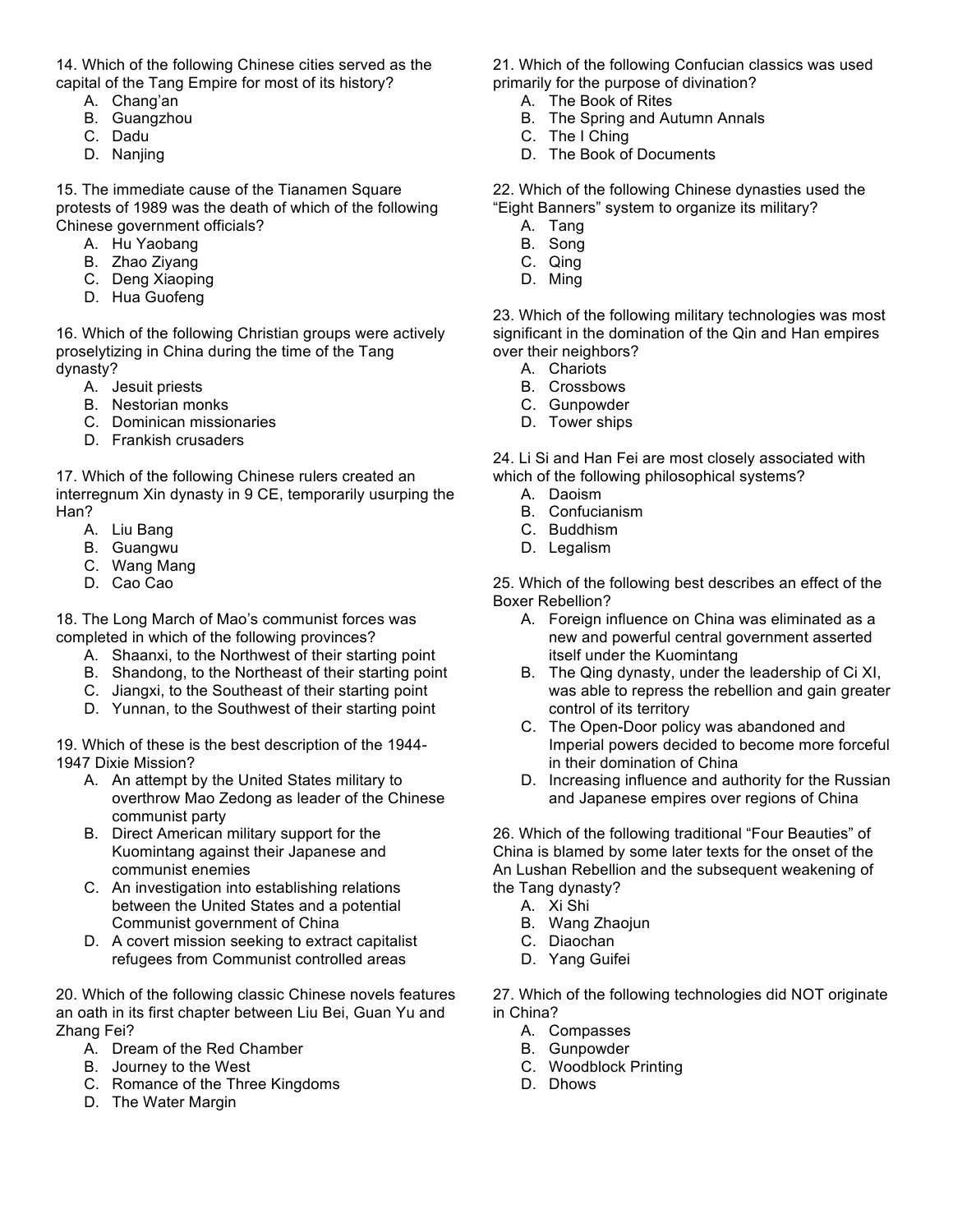28. The Han Empire built trade connections with the Roman Empire via which of the following trading networks?

- A. The Silk Road
- B. The Gold-Salt Road
- C. The Mediterranean Sea trade network
- D. The Trans-Pacific trade network

29. Which of the following rebellions helped establish the Ming dynasty?

- A. The Yellow Turbans
- B. The Red Eyebrows
- C. The Taiping
- D. The Red Turbans

30. The period between the Tang and Song dynasty is traditionally given which of the following names by historians?

- A. The Five Dynasties and Ten Kingdoms Period
- B. The Warring States Period
- C. The Three Kingdoms Period
- D. The Sengoku Period

31. The Battle of Weihaiwei and the 1894 Battle of Yalu River were both part of which of the following conflicts?

- A. The Russo-Japanese War
- B. The First-Sino Japanese War
- C. The Arrow War
- D. The Taiping Rebellion

32. Which of the following ships was seized by the Khmer Rouge in 1975 causing an international incident?

- A. The *Dix*
- B. The *Pueblo*
- C. The *Monroe*
- D. The *Mayaguez*

33. The Chakri dynasty has been the royal family for which of the following countries since 1782?

- A. Bhutan
- B. Indonesia
- C. Malaysia
- D. Thailand

34. Which of the following is the term most commonly used for the law code created by Genghis Khan?

- A. Kurultai
- B. Ikh
- C. Mingghan
- D. Yassa

35. Which of the following people served as the first president of South Korea?

- A. Roh Tae-woo
- B. Chun Doo-Hwan
- C. Rhee Syngman
- D. Lee Myung-bak

36. The Temple of the Golden Pavilion, which was famously damaged in a fire in 1950, is located in which of the following Japanese cities?

- A. Osaka
- B. Kyoto
- C. Tokyo
- D. Yokohama

37. The monumental architecture of Angkor Wat was created by which of the following empires?

- A. Chola
- B. Srivijaya
- C. Goguryeo
- D. Khmer

38. The Tale of Genji and The Pillow Book were both written during which of the following periods of Japanese history?

- A. Nara
- B. Kamakura
- C. Heian
- D. Muromachi

39. Which of the following countries has enacted a series of controversial affirmative action type laws for its large population of Bumiputera, or indigenous peoples?

- A. Thailand
- B. Singapore
- C. Malaysia
- D. Indonesia

40. Hangul is a system devised by Sejong of the Joeson dynasty in order to accomplish which of the following tasks?

- A. Repelling Japanese invasion through naval innovation
- B. Restructure the government in a Neo-Confucianist tradition
- C. Maintain Korean dominance over the nearby Jurchen people
- D. Promote literacy among the people

41. Vietnamese, Khmer, and Mon all belong to which of the following language families?

- A. Sino-Tibetan
- B. Hmong-Mien
- C. Austroasiatic
- D. Austronesian

42. Which of the following cities served as the capital of Tamerlane's empire?

- A. Delhi
- B. Samarkand
- C. Dadu
- D. Kesh
- 43. The Dalai Lama is an important figure in which of the following belief systems?
	- A. Daoism
	- B. Tibetan Buddhism
	- C. Therevada Buddhism
	- D. Chan Buddhism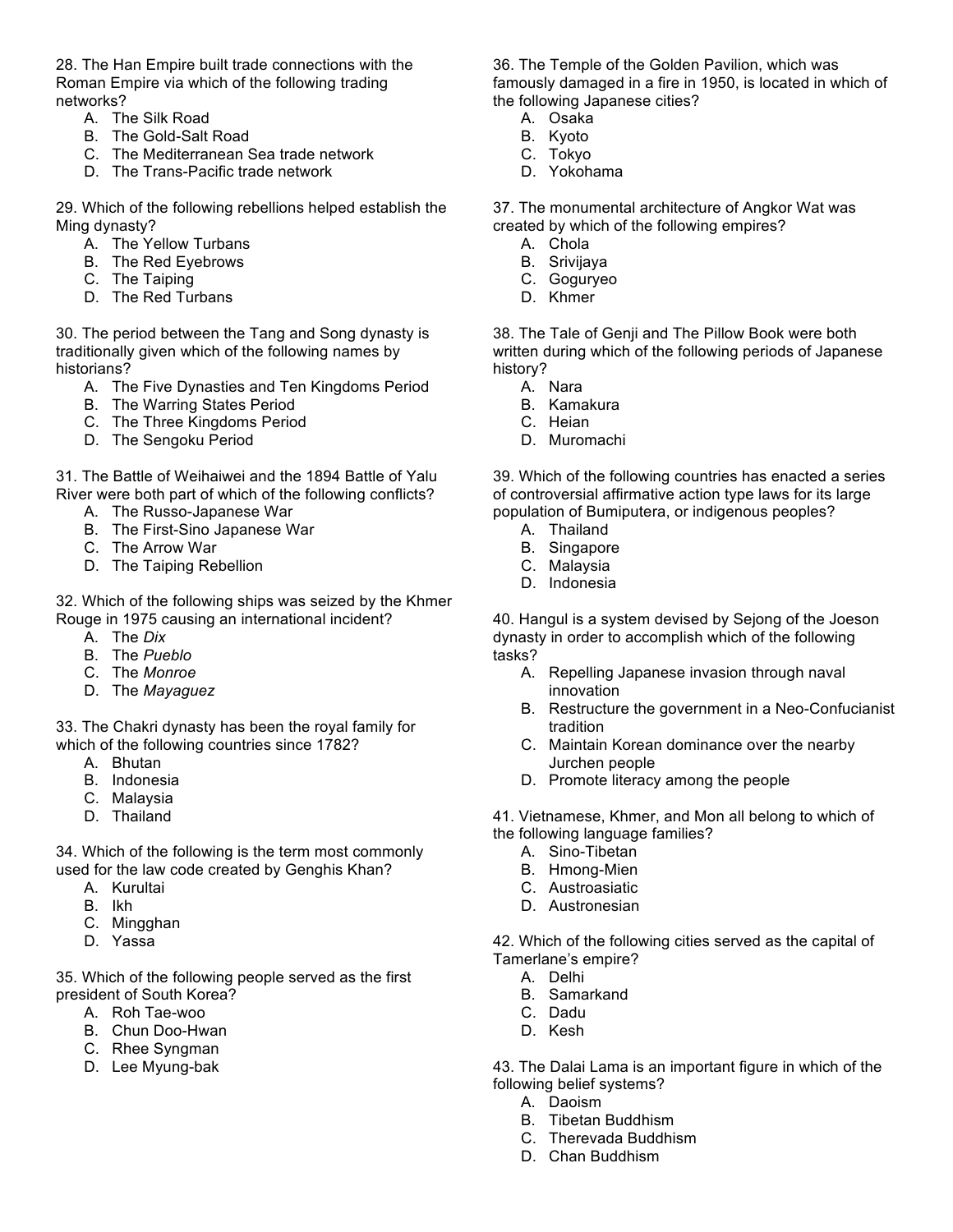44. Which of these is the best description of the accomplishments of the Trung Sisters?

- A. They led a Vietnamese revolt against the Han Dynasty
- B. They wrote Confucian texts on proper behaviors for women
- C. They were Buddhist nuns who spread Theravada traditions into Southeast Asia
- D. Their marriages sealed the Qing annexation of Korea

45. Which of the following descendants of Genghis Khan immediately succeeded him as the Great Khan of the Mongol Empire?

- A. Jochi
- B. Kublai
- C. Chagatai
- D. Ogedei

46. The current president of Taiwan, Tsai Ing-Wen, is a member of which of the following political parties?

- A. Democratic Progressive Party
- B. New Power Party
- C. People First Party
- D. Kuomintang

47. Which of these draws the clearest and most accurate distinction between the reign of the Taisho emperor and the periods immediately before and after it?

- A. Militarism was the primary driving force of the state
- B. Japan was uninvolved with larger world affairs
- C. Economic prosperity was mostly uninterrupted by crisis
- D. Liberal democratic institutions had relatively more authority

48. Juche is the official state ideology for which of the following modern nations?

- A. Vietnam
- B. Taiwan
- C. Nepal
- D. North Korea

49. Which of the following describes an effect of the Battle of Sekigahara?

- A. Increasing reliance on firearms as part of Japanese warfare
- B. The beginning of the Edo period
- C. Japan was briefly colonized by the United States
- D. The collapse of the Ashikaga Shogunate

50. The bankruptcy of the VOC led to the Netherlands taking direct control of which of the following areas?

- A. Thailand
- B. Malaysia
- C. Indonesia
- D. Indochina

51. Japanese social organization during the 13th century was most similar to the social organization of which of the following regions during the same period?

- A. Western Europe
- B. South Asia
- C. South America
- D. Australia

52. The Plain of Jars is an important archaeological site located in which of the following Southeast Asian nations?

- A. Vietnam
- B. Cambodia
- C. Thailand
- D. Laos

53. Chaturanga from India, Shogi from Japan, and Xiangqi from China are most similar to which of the following games?

- A. Poker
- B. Checkers
- C. Billiards
- D. Chess

54. Which of the following best describes a motivation for the foundation of modern Singapore in 1819?

- A. The Qing dynasty's aggressive expansion of its borders
- B. The presence of large opium plantations on the island
- C. Competition for commercial dominance in the region between the Dutch and British
- D. The establishment of the Open Door policy

55. The establishment of Borobudur on the island of Java in the 9th century most clearly provides evidence for which of the following historical processes?

- A. The spread of Buddhism along Indian Ocean trade routes
- B. The growth of the Majapahit Empire
- C. The development of more effective shipbuilding and navigational techniques
- D. The diffusion of Persian architectural techniques across Asia

56. Anawrahta Minsaw established the Pagan Empire which became the basis for which of the following modern day nations?

- A. Taiwan
- B. Thailand
- C. Burma
- D. Nepal

57. Which of the following countries officially evaluates its success with the metric of "Gross National Happiness?"

- A. Bhutan
- B. Mongolia
- C. Bangladesh
- D. Laos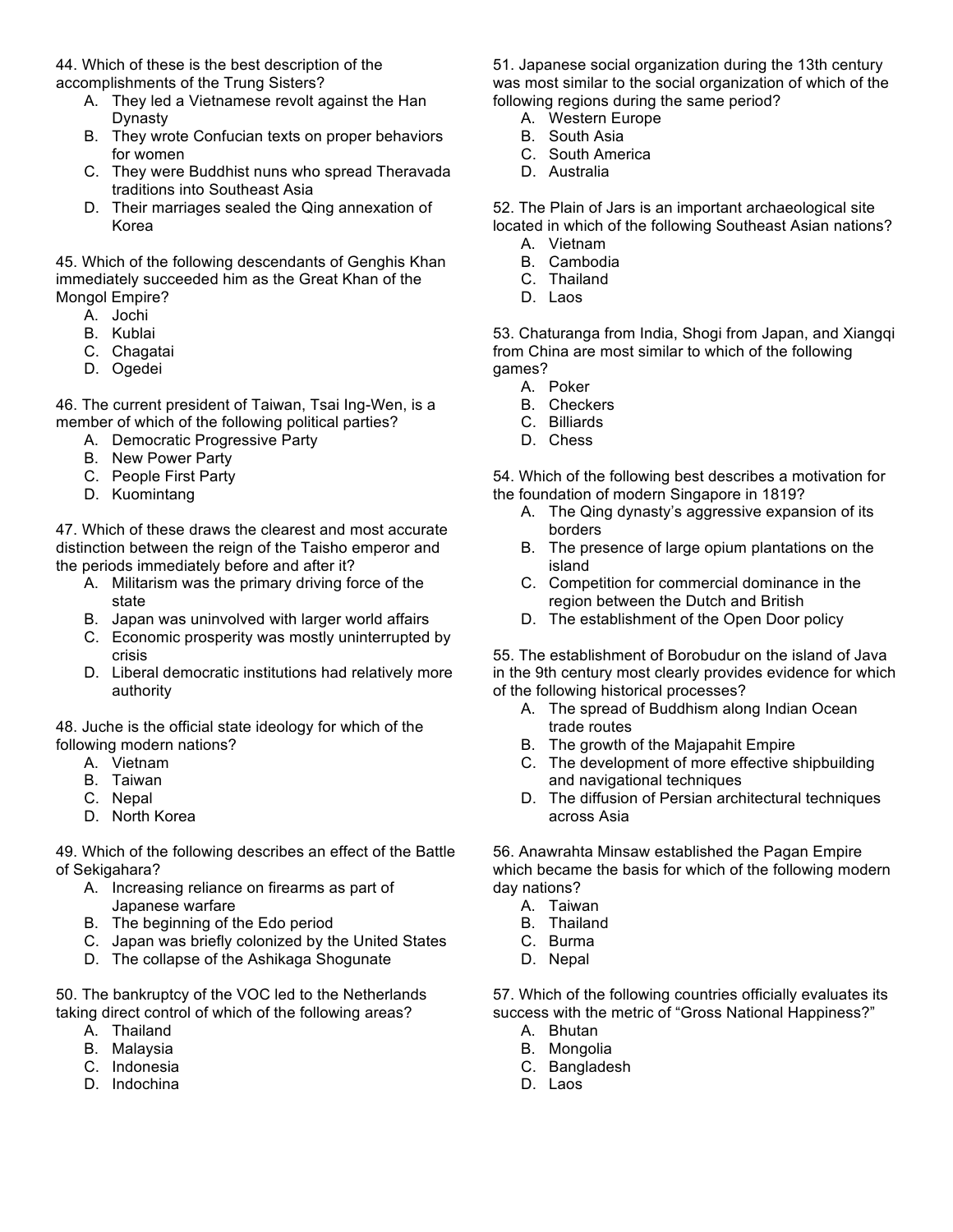58. Which of the following agricultural products diffusion across Asia in the 11th century CE permitted the maintenance and continued growth of large populations?

- A. Golden Rice
- B. Champa Rice
- C. African Rice
- D. Ponni Rice

59. The Korean Donghak movement is most associated with which of the following belief systems?

- A. Neo-Confucianism
- B. Daoism
- C. Christianity
- D. Buddhism

60. The Sino-Indian War took place in which of the following decades?

- A. 1950s
- B. 1960s
- C. 1970s
- D. 1980s

61. Which of the following documents was designed to express the policies and ideals of the new government established following the Meiji Restoration?

- A. The Hagakure
- B. The Ansei Treaties
- C. The Charter Oath
- D. The Convention of Kanagawa

62. The "People Power Revolution" targeted which of the following leaders?

- A. Kim Il-Sung
- B. Suharto
- C. Diosdado Macapagal
- D. Ferdinand Marcos

63. The term kamikaze, used to describe suicide attacks launched by Japanese fighters during World War II, had its origins in which of the following events from Japanese history?

- A. The establishment of Tokyo as the national capital
- B. The persecution of Christians at Nagasaki
- C. The repulsion of invasions launched by Kublai Khan
- D. The adoptions of guns for warfare during the Sengoku period

64. Which of the following was protested by the March 1st movement?

- A. The expansion of Imperial Japan
- B. The reign of Park Chung-hee
- C. The division of Korea by Cold War powers
- D. The spread of Western consumerist values into East Asia

65. Which of the following best describes the primary purpose of the Bandung conference?

- A. To establish a clear path for communist domination in Asia
- B. To create mutually beneficial free trade zones
- C. To divide Southeast Asia among the imperial European powers as well as Japan and the United **States**
- D. To promote cooperation among former colonies to oppose neo-colonialism

66. Which of the following Japanese leaders died in 1582 at the temple of Honno-ji following the betrayal of his retainer Akechi Mitsuhide?

- A. Takeda Shingen
- B. Toyotomi Hideyoshi
- C. Tokugawa Ieyasu
- D. Oda Nobunaga

67. Which of the following events was most instrumental in ending the policy of sakoku?

- A. The signing of the Treaty of Shimoda
- B. The spread of Christianity during the Sengoku period
- C. The Meiji government taking stricter control of Hokkaido
- D. Matthew Perry's arrival in Japan

68. Which of the following nations carried out the Santa Cruz massacre as part of an ultimately failed effort to prevent the independence of one of its territories?

- A. The Philippines
- B. Indonesia
- C. Malaysia
- D. Thailand
- 69. The Silla and Baekje kingdoms of the first millennium CE were both located in which of the following regions?
	- A. Manchuria
	- B. Mongolia
	- C. Tibet
	- D. Korea

70. Which of the following Mongol Khanates controlled large portions of modern day Russia?

- A. The Il-Khanate
- B. The Great Khanate
- C. The Golden Horde
- D. The Chagatai Khanate

71. Which of these areas is a subject of territorial dispute between India, Pakistan and China?

- A. Uttar Pradesh
- B. Balochistan
- C. Gujarat
- D. Kashmir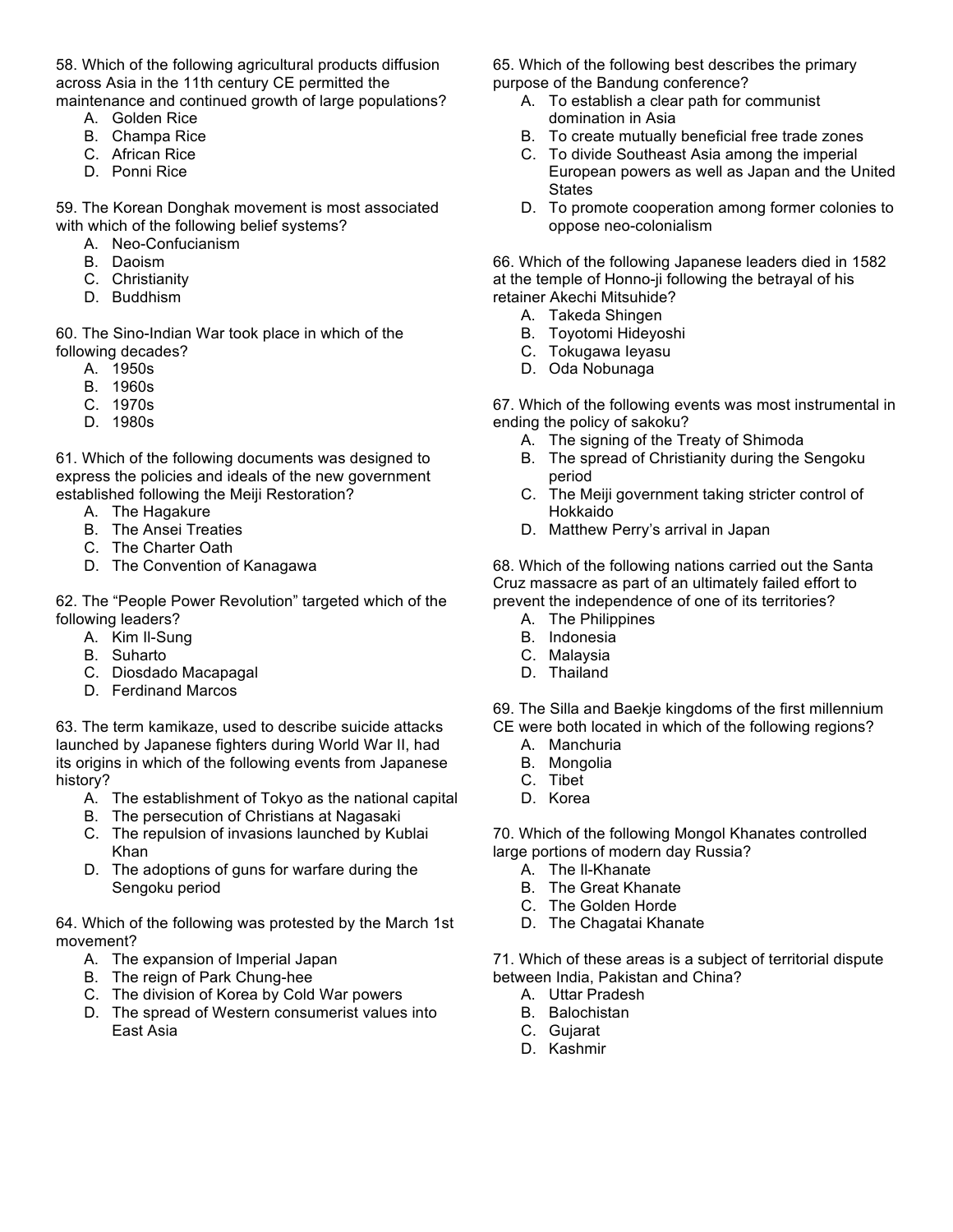72. AQ Khan was instrumental in which of the following events in Pakistan's history?

- A. The overthrow of Zulfikar Ali Bhutto by military coup
- B. The creation of political protections for Sikhs
- C. The development of nuclear weapons
- D. The withdrawal of Pakistan's paramilitary forces from the Kargil War

73. The "Tryst with Destiny" speech was delivered on August 14th 1947 by which of the following political leaders?

- A. Mohandas Gandhi
- B. Mohammad Ali Jinnah
- C. Vallabhbhai Patel
- D. Jawaharlal Nehru

74. The political treatise the Arthashastra is typically credited to which of the following important figures of the Maurya Empire?

- A. Ashoka
- B. Chanakya
- C. Bindasura
- D. Bhadrabahu

75. The syncretic religion of Din-I Ilahi was promoted by which of the following rulers of the Mughal Empire?

- A. Humayun
- B. Shah Jahan
- C. Aurangzeb
- D. Akbar

76. Which of the following cities served as the capital of the Maurya and Gupta Empires?

- A. Mathura
- B. Vidisha
- C. Pataliputra
- D. Banavasi

77. Which of the following battles was essential to the foundation of the Mughal Empire?

- A. Plassey
- B. Pondicherry
- C. Pratapgad
- D. Panipat

78. During the Gupta Empire, which of the following castes would have enjoyed the highest social status?

- A. Kshatriya
- B. Shudra
- C. Brahmin
- D. Vaisya

79. Which of the following events was an important factor leading to Bangladesh's independence?

- A. Operation Searchlight
- B. Operation Smiling Buddha
- C. Operation Blue Star
- D. Operation Grand Slam

80. The first industrialized business in India was established in Bombay by Cowasjee Nanabhoy Davar to produce which of the following commodities?

- A. Jewelry
- B. Textiles C. Steel
- D. Chemicals

81. Which of the following prime ministers of India was assassinated by their own bodyguards in 1984?

- A. Charan Singh
- B. Jawaharlal Nehru
- C. Indira Gandhi
- D. Moraji Desai

82. The Indian Rebellion of 1857 directly led to the end of which of the following longstanding political institutions in India?

- A. The Mughal Empire and the East India Company
- B. The British Raj and the East India Company
- C. The Mughal Empire and the Maratha Confederacy
- D. The East India Company and the Maratha **Confederacy**

83. Which of the following best describes a similarity

- between Mohammad Ali Jinnah and Mohandas Gandhi? A. Both men blurred the line between religious and
	- political leadership
	- B. Both men rejected any British involvement in the process of Indian independence
	- C. Both men pushed for a single united India
	- D. Both men had to make adjustments to their ideals in order to administer high elected office after their countries gained independence

84. The Tamil Tigers were a militant organization supporting which of the following political causes?

- A. Hindu nationalism
- B. The creation of a new independent state in Sri Lanka
- C. The expulsion of the British East India Company from Southern India
- D. Anti-communism

85. Which of the following Hindu texts is the oldest, dating back to the second millennium BCE?

- A. The Brahmanas
- B. The Aranyaka
- C. The Ramayana
- D. The Rigveda

86. Which of the following Maurya rulers is said to have converted to Buddhism after his conquest of Kalinga?

- A. Chandragupta
- B. Bindusara
- C. Brihadratha
- D. Ashoka